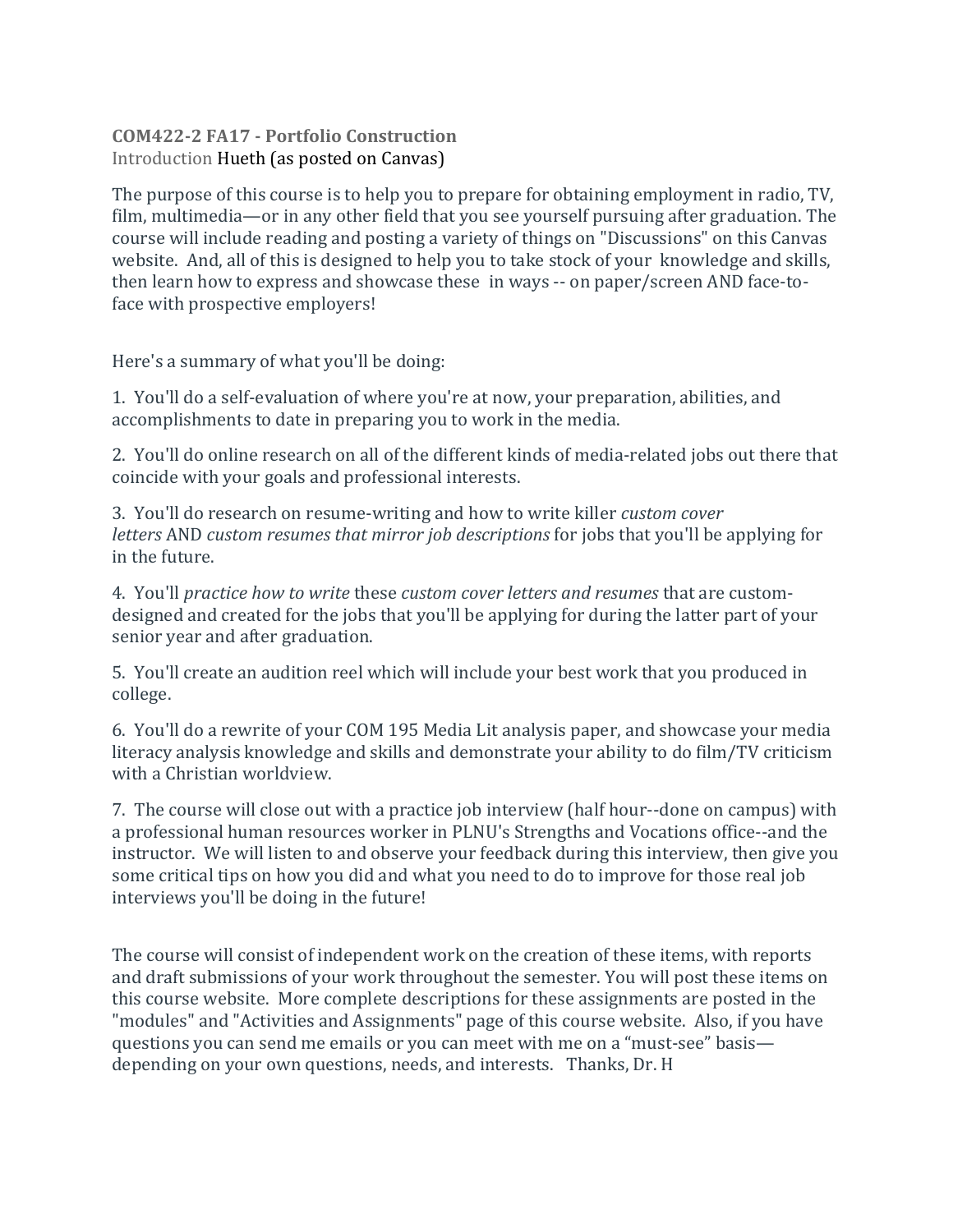NOTE: ALL ASSIGNMENTS **MUST BE SUBMITTED TO PASS THE COURSE!** IF ONE'S MISSING, YOU WILL NOT GET CREDIT FOR THE COURSE.

Some cool websites and course-relevant material--check it out!

[http://www.usatoday.com/story/money/personalfinance/2014/05/17/things-college](http://www.usatoday.com/story/money/personalfinance/2014/05/17/things-college-grads-should-know/9185717/)[grads-should-know/9185717/](http://www.usatoday.com/story/money/personalfinance/2014/05/17/things-college-grads-should-know/9185717/) (Links to an external site.)Links to an external site.

#### Activities & Assignments

This course will involve the following activities and assignments. All but the "practice job interview" and your "reel" assignment will involve uploading assignments on the Canvas website. Be sure to read the assignments carefully on the Assignments pages. The deadlines for these are also on each Assignments page and assigned on Canvas.

### *Career Plan Essay*

This assignment will provide an opportunity to "take stock" of your learning and experience at PLNU! You'll describe what you have done (to date) and are working on this semester– through course projects, internships, professional networking, etc., to prepare you for your chosen career and your first job.

#### *Job Search Report*

This assignment will get you going on getting a sense of the job opportunities that you'd be interested in for your first job out of college. This should get you thinking and dreaming about what that job might be like!

### *Resume Research Report*

This assignment will help you to understand one of the most important things that you'll do in life: how to write a "killer resume" that will get you an interview and, ultimately, a great job. This will include the formatting, language, styles, and content of different resumes. And, it will begin to show you how to match your experience, knowledge, and talent to the job description that you're applying for.

### *Custom Resumes & Cover Letters (3)*

This assignment will provide you with an opportunity to practice what you learned in the previous assignment on resume research AND learn more about cover letters. You'll select three (3) jobs from your "job research" posting AND create a custom cover letter and a custom-designed resume for each job! This is *THE KEY COMPONENT* to get your foot in the door for a job interview! (Links to an external [site.\)Links](http://college.usatoday.com/2015/03/11/how-to-get-your-resume-and-you-noticed-in-the-digital-age/) to an external site.

### *Preparing for the Job Interview*

This is *THE KEY COMPONENT* for getting the job! This assignment will show you how to prepare for AND perform well in a job interview (based on your own research on job interviews—please provide your sources). There are hundreds of online articles on job interviewing, and you'll read some of these and extract the recurring main points of these articles into your report.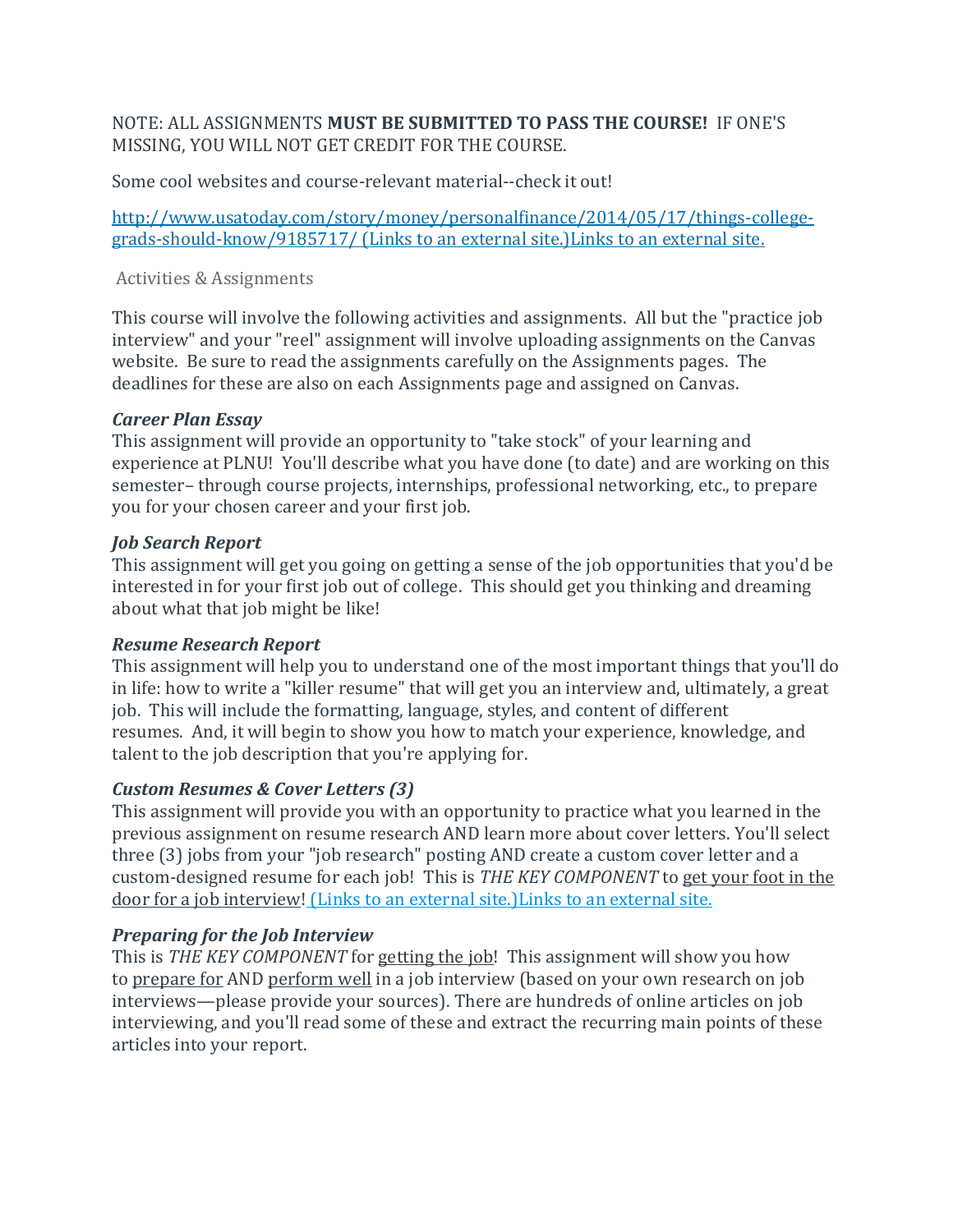### *A Practice Job Interview*

This assignment will provide an opportunity for you to practice those great job interview techniques that you learned about in your job interview research.

*Media Literacy Paper.* Submit an edited 2nd draft and 3rd (FINAL DRAFT) version of your media literacy analysis paper—based on the returned and graded paper and notes that I originally-included on your paper in COM 195…I did talk about this in the media lit class and the necessity that you keep this graded paper (and my notes) for this course.

### *Your Reel*

This assignment is the capstone assignment for your program at PLNU! If you're applying for a job in TV/film writing or production, this can be the KEY COMPONENT for getting the job.

## **Technology Policy**

Computers are not allowed to be used in class—except for reading your *Understanding the Mass Media* OR *Stories From the Past* assignments, or for in class group exercises or projects. Cell phones are not allowed to be used in class. Also, please set the phone to vibrate or turn off the sound. Students who use their cell phones will be asked to be seen after class-which will be a signal to put it away and see the instructor after class. Making audio or video recordings of class sessions are not allowed. Students may not mass distribute any course materials or content in any form (print or online) without permission of the instructor.

## **Notice to Students with Disabilities**

While all students are expected to meet the minimum academic standards for completion of this course as established by the instructor, students with disabilities may require academic accommodations. At Point Loma Nazarene University, students requesting academic accommodations must file documentation from the Disability Resource Center (DRC)—which is located in the Bond Academic Center. Once the student files documentation, the Disability Resourse Center will contact the students' instructor and provide written recommendations for the reasonable and appropriate accommodations to meet the individual learning needs of the student. This policy assists the University in its commitment to full compliance with section 504 of the Rehabilitation Act of 1973, the Americans with Disabilities (ADA) Act of !990, and ADA Amendments Act 2008, all of which prohibit discrimination against students with disabilities and guarantees all qualified students equal access to and benefits of PLNU programs and activities.

## **Academic Dishonesty**

Students should demonstrate academic honesty by doing original work and by giving appropriate credit to the ideas of others. As explained in the university catalog, academic dishonesty is the act of presenting information, ideas, and/or concepts as one's own when, in reality, they are the results of another person's creativity and effort. Such acts include plagiarism, copying of class assignments, and copying or other fraudulent behavior